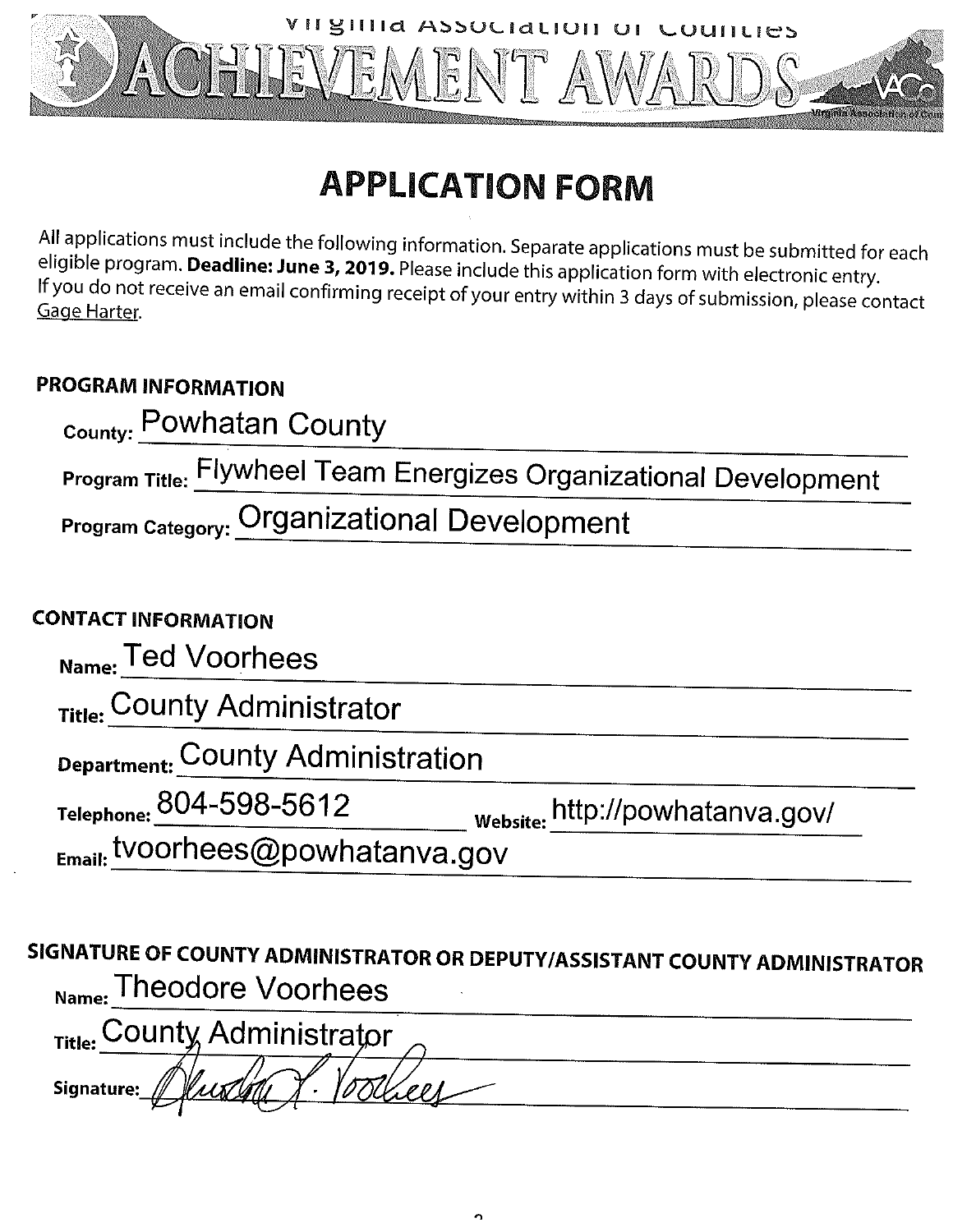

## **Nomination for 2019 VACo Achievement Award**

This application is submitted on behalf of the Powhatan County "Flywheel Team" for their work in the area of Organizational Development. The work described in the application started in 2017 and is a continuing project of leadership development, employee engagement, performance management and teamwork for Powhatan County.

#### **Challenge**

Following an executive leadership change in 2017, a need for capacity to address organizational development, systems, training, leadership development, and employee engagement was identified. As a small local government, no existing staff resources were available and dedicated to the mission of organizational development. There were no regular county-wide programs in these areas and no framework of governance to make sure development was occurring on an enterprise level. Few departments and offices within the County have the opportunity, funding and time to address the needs of not only their office, but also other departments. In order to implement a model that suited the needs of various offices, there needed to be buy-in and collaborative thinking that could connect the dots of underlying issues to develop relevant solutions. This need for innovative problem-solving created the basis for what would become known as the Flywheel Team.

Named after a concept in Jim Collins' seminal work Good to Great, County Administrator Ted Voorhees formed a group of individuals from each office that were willing to step into a leadership/innovation group to collaborate on ideas and initiate programs to address these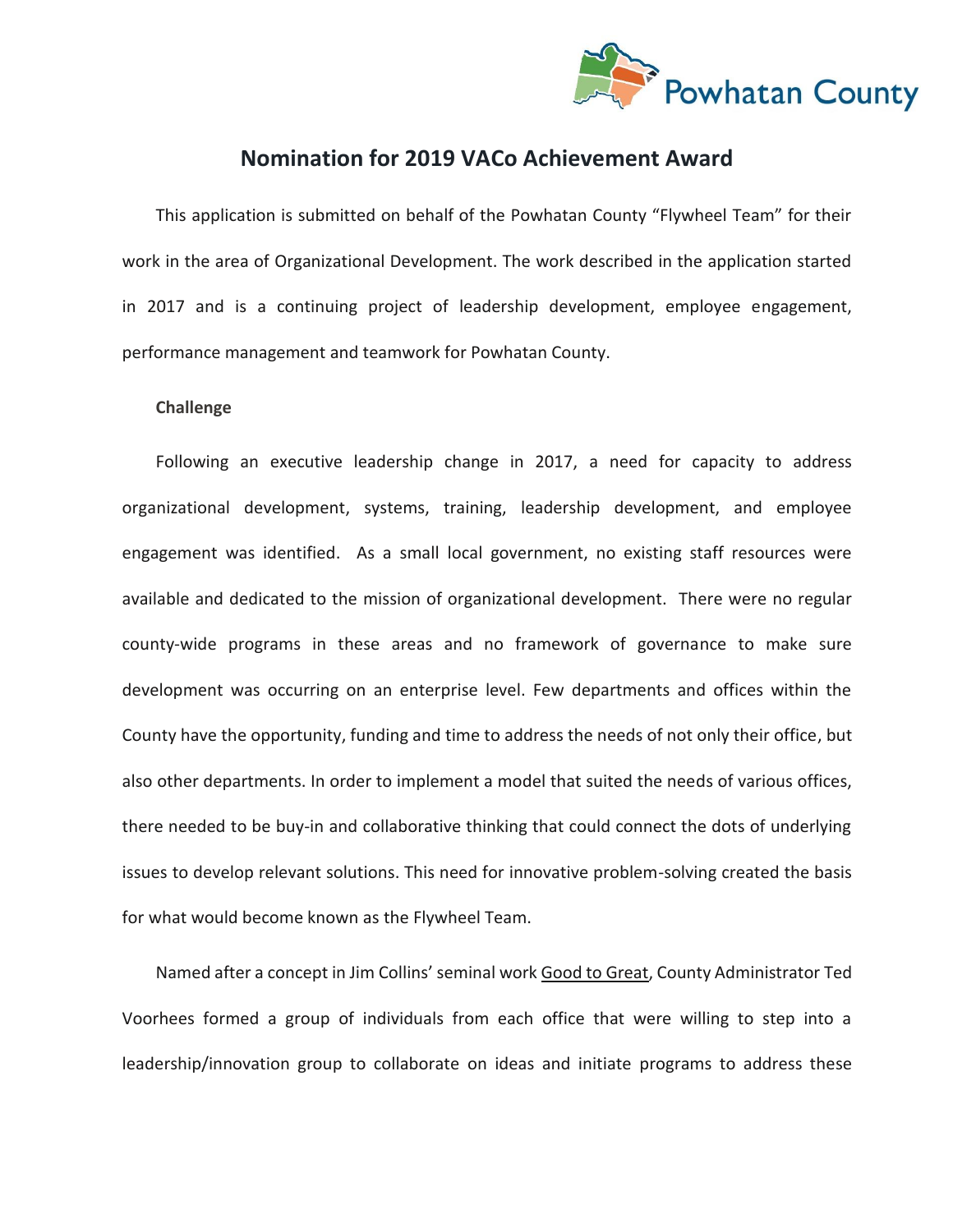issues. The nine member group ranges from less experienced to experienced and from supervisory to non-supervisory across various county functions. The "Flywheel Concept" is about changing the mindset of how something that seems impossible can be turned into movement with speed, and move the impossible towards an achievable goal. It describes how driving a new strategy is like getting a huge flywheel into motion. Initially, there is no movement – many people think that the strategy is absurd – it is almost impossible to imagine the flywheel at speed. But with consistent and focused effort, small results get the flywheel moving. They appear small and trivial initially, but create the credibility to move to more ambitious results. As more and more results accumulate, more and more people throw their weight behind the wheel and the momentum of the flywheel builds and builds. This was the very concept that the Flywheel Team was enacted to do by starting with small steps and working to create solutions to problems that would achieve larger organizational goals.

Powhatan's Flywheel Team has been successful in achieving many of the goals sought by the County Administrator for organizational change and innovation. Throughout the formation of the team there have been five different organizational projects accomplished and more in the works.

#### **Performance Management/Strategic Planning**

The County held a strategic planning workshop for the Board of Supervisors on December 7th, 2017. The major goal areas identified by the Board included the implementation of an economic development program, expanding access to broadband, improving quality of life services (Fire & Rescue, Library and Recreation) and promoting housing choice. Additionally, support from the Board was received to embark on a journey to implement performance-based budgeting as way to hold the organization accountable for making progress in each of these goal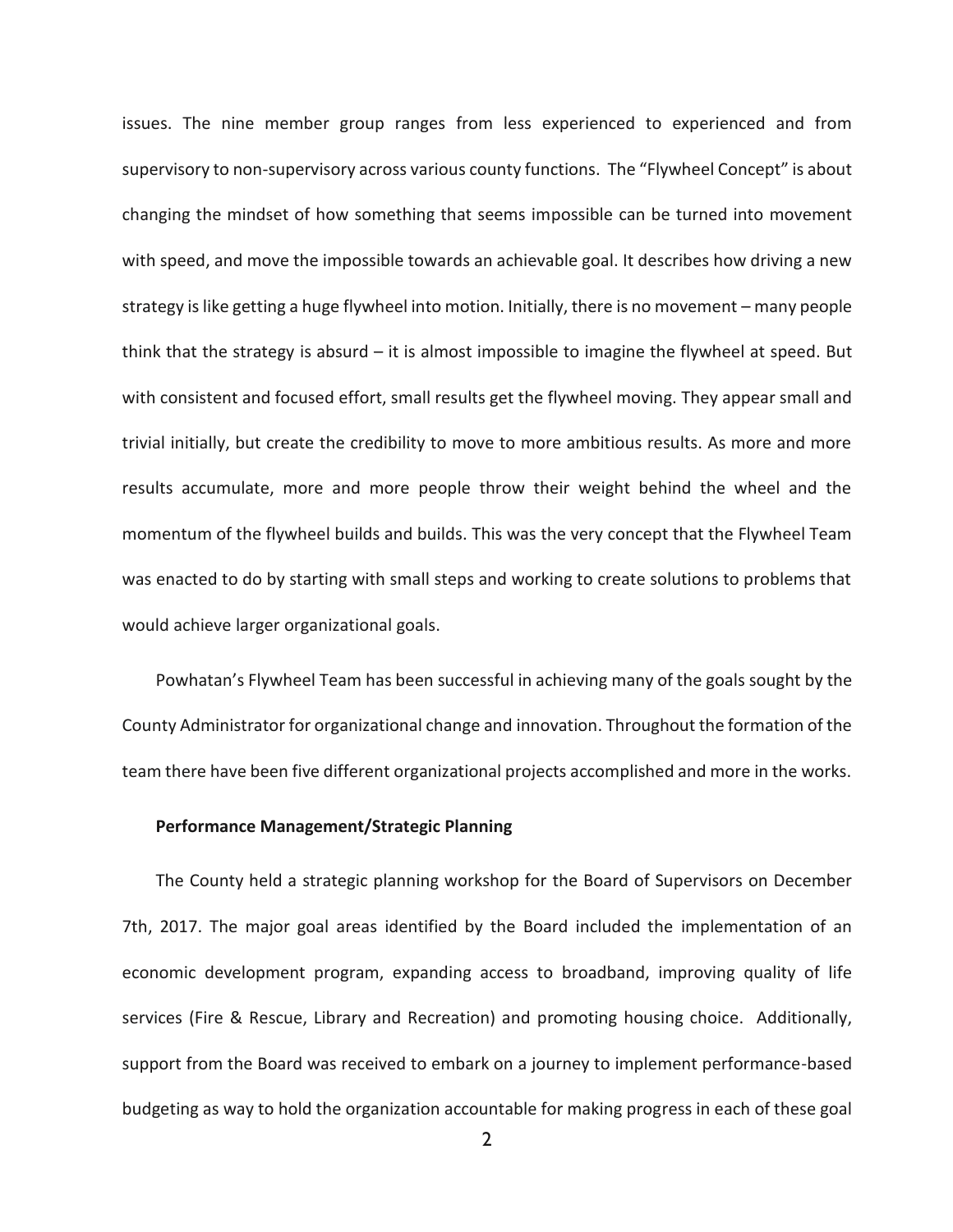areas. Performance metrics were developed by Flywheel Team members in conjunction with relevant departmental stakeholders. This included forming a committee to break the measures down to different departments that could provide the data to address the current and future measurements. This effort became the foundation for performance-based budgeting in the County. By modeling how to create performance metrics and a reporting scorecard, the Flywheel Team had a hand in the formation of the steps taken to transition all County departments from a line item-based budget to performance-based.

#### **Organizational Values**

Another identified opportunity from the Board of Supervisors strategic planning session was to develop organizational values that would address the County as a whole and could be incorporated into all areas of the organization. Adoption of these values started with employee nomination of values to be considered as part of the annual "all-hands" health benefits meeting. After ranking and sharing definitions with employees through county-wide email, those suggestions were then taken to a voting platform during a County employee picnic where employees were given the opportunity to vote for their top three values. Values such as teamwork, innovation, passion to transparency and more were voted on. The final tally resulted in the following employee-generated list of core organizational values which are now being incorporated into performance evaluations and the annual employee recognition event:

- **Integrity**
- **Positive Attitude**
- Teamwork
- Customer Service
- Accountability

3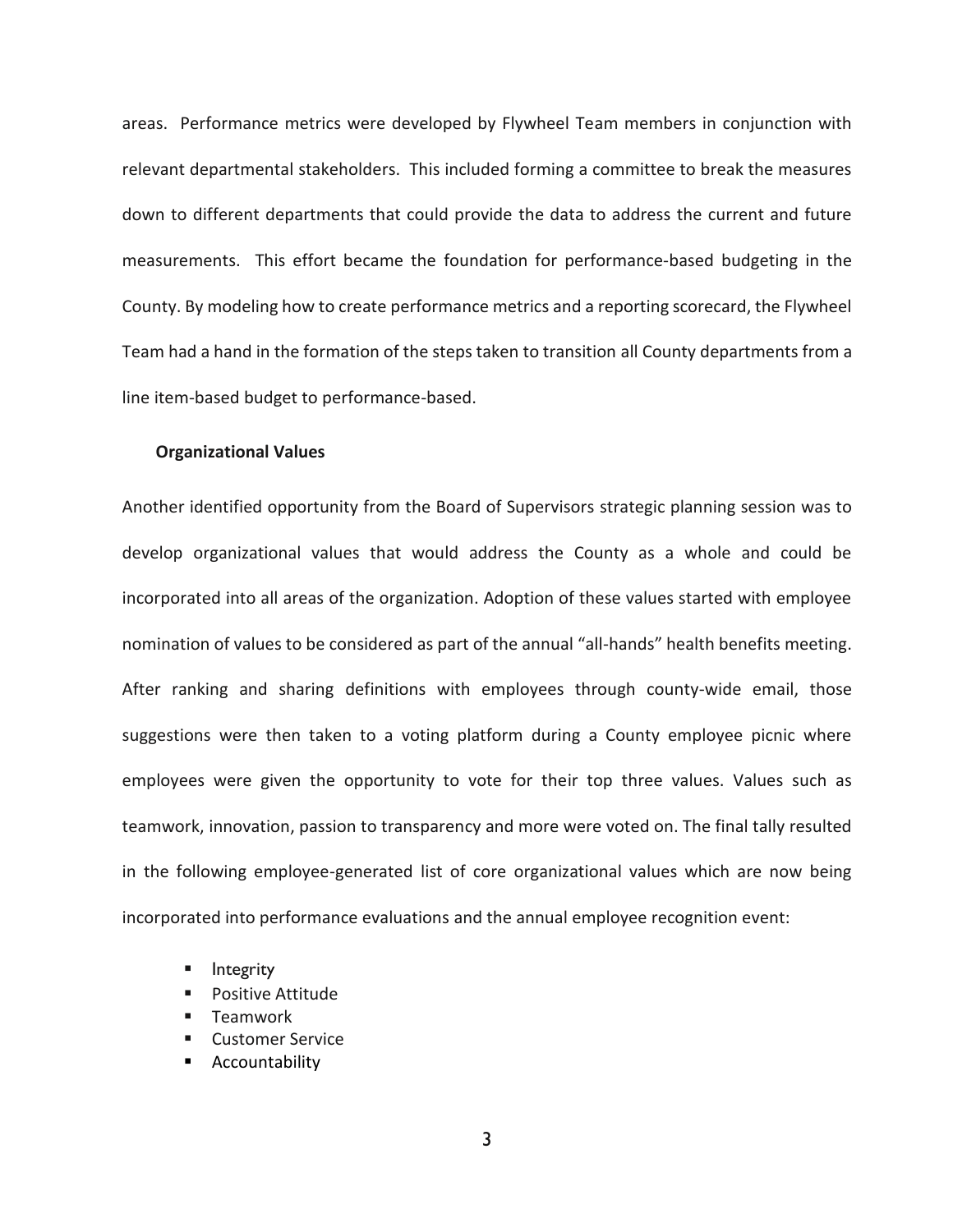#### **Employee Engagement Survey**

A survey aiming to assess the temperature of employees and their work environment, and their level of engagement and satisfaction with their work environment was also initiated by the Flywheel Team. A sub-committee of employees was formed to develop the questions and then turn the execution over to the entire Flywheel Team. This survey resulted in identified areas of success, as well as areas of opportunity for improvement, which overall revealed highly appreciated and valued employees. The Flywheel Team evaluated responses, condensed the results and is planning a roll-out and celebration of the project in June, 2019.

#### **Enterprise-wide Training**

The team debated the most important topics of best workplace practices, as well as the basics of human resources requirements. After discussing and researching various options, the Flywheel Team decided to pilot a training in Lean Management in spring of 2018 to gain experience in offering a county-wide development opportunity. The response by the more than 30 employees who attended was very positive, which supported further development of this concept. Polling departmental leaders revealed a need for training in areas such as ensuring a respectful workplace and customer service. Through the Flywheel Team, an enterprise-wide training program was developed for FY2019. After consideration of different proposals from private and public entities, the team choose to enlist the help of Chesterfield County's Learning & Performance Center to administer two separate County-wide trainings on Customer Service and Respectful Workplace. Both trainings were scheduled and executed by the team within four months' time with successful participation from nearly 80% of the workforce from various departments throughout the County.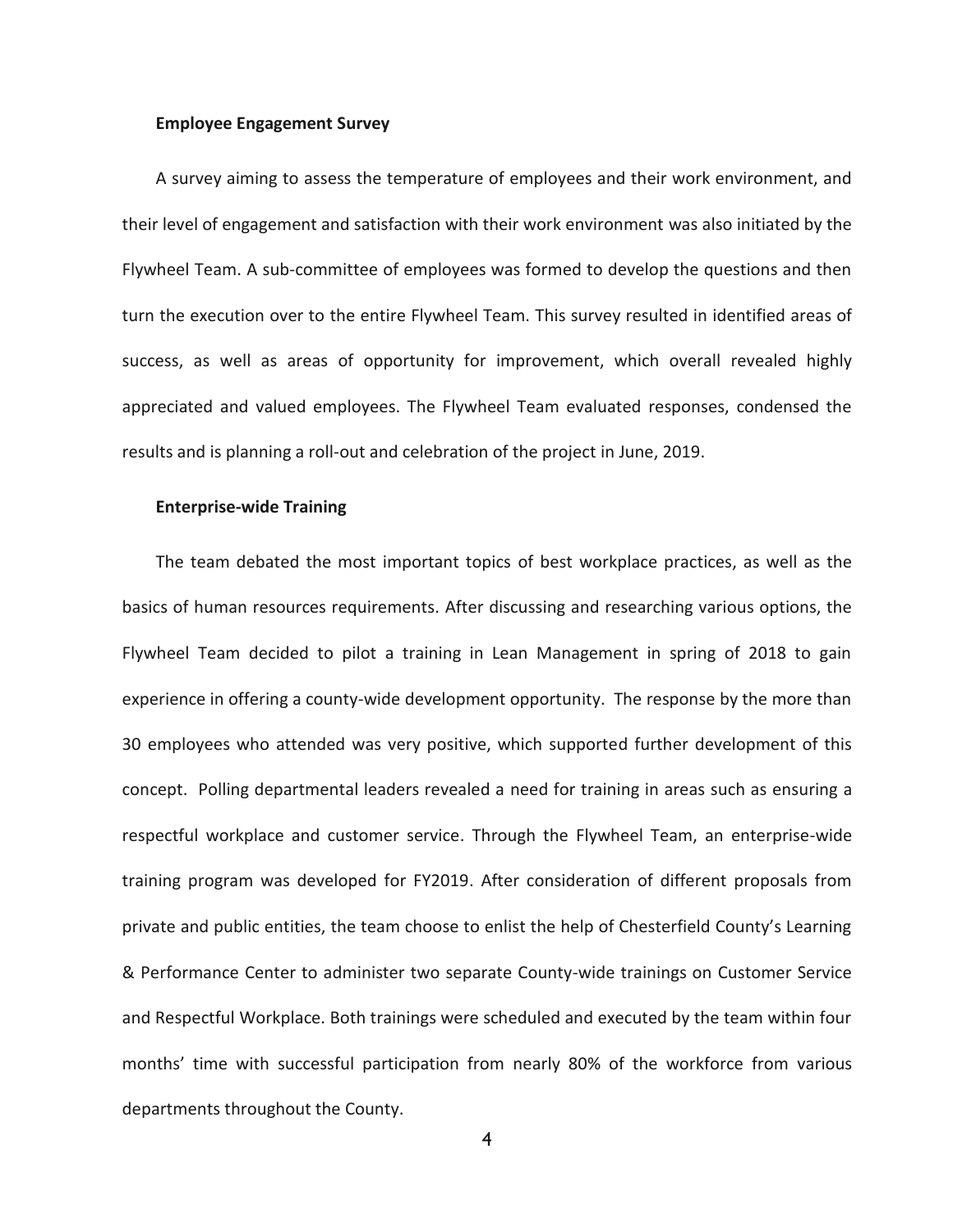#### **Employee Morale Boosters**

Throughout working on various projects through the Flywheel Team, the team also focused efforts on celebrating milestone achievements. Small gatherings for employees were planned to recognize the participation and achievements of projects. One larger example is the re-formed County Picnic for employees which incorporated the organizational values project and offered an opportunity for everyone to relax and engage with other colleagues and their families. The result was a well-appreciated event attended by over 100 employees. The June 11th celebration of the results of the employee engagement survey is another event being planned by the Flywheel Team as a way to bring employees together to hear the positive outcomes of an organization's efforts.

#### **Conclusion**

Through the Flywheel Team's efforts, the level of employee engagement has resulted in positive results for the organization's development. The commitment of the group has led to productivity, innovation and collaboration from departments of varying workload and purpose to come up with attainable goals that benefit the organization as a whole. Where no dedicated organizational development capacity existed before, and without adding new staff, Powhatan County now has employees aligned toward a common purpose of developing our workforce and our organizational capacity for innovation and performance. The key to successful organizational development is engagement of employees to become more than just an employee, but rather a part of the organization that values the employee's experience. The work done by Powhatan County in the past year shows the commitment and dedication to improving the organization and developing models that are sustainable for the future.

5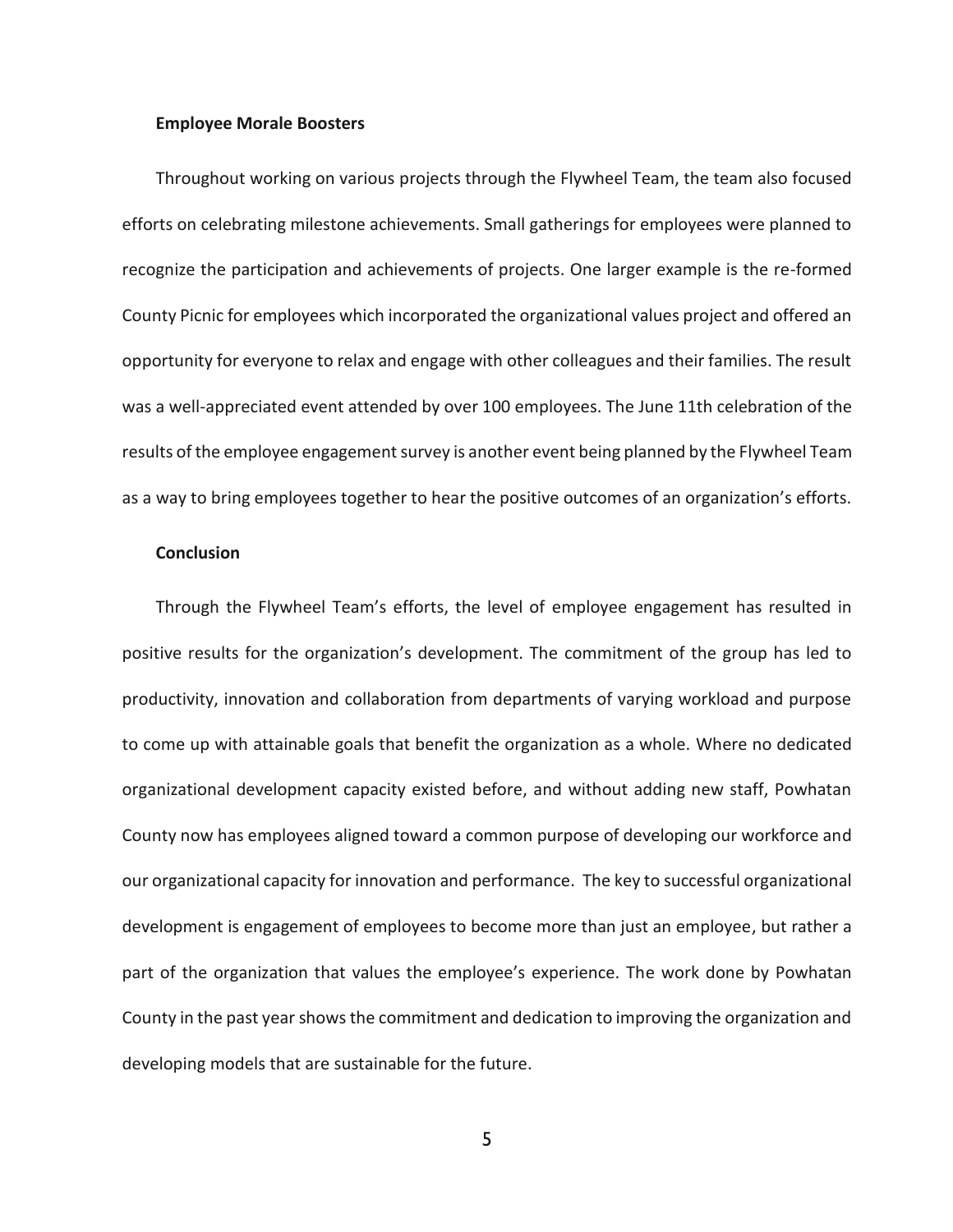This model is one that is attainable and adaptable to other localities who wish to incorporate various members of the organization to achieve desired goals. The formation of a varied group of colleagues who take on tasks in an engaged fashion create an open dialogue for problemsolving and genuine ideas. This speaks to more than just organizational development as a whole, but also teambuilding and succession planning through leadership development within the organization.

#### **Executive Summary**

A need for capacity to address organizational development, systems, training, leadership development, and employee engagement was identified following executive leadership changes in Powhatan County. As a small local government, no existing staff resources were available and dedicated to the mission of organizational development. This need for innovative problemsolving created the basis for what would become known as the Flywheel Team.

Named after a concept in Jim Collins' seminal work Good to Great, a group of individuals was formed to collaborate on ideas and initiate programs to address these issues. The nine member group ranges from less experienced to experienced, and from supervisory to non-supervisory, across various county functions. The "Flywheel Concept" describes how driving a new strategy is like getting a huge flywheel into motion. Initially, there is no movement – many people think that the strategy is absurd  $-$  it is almost impossible to imagine the flywheel at speed. But with consistent and focuses effort, small results get the flywheel moving. They appear small and trivial initially, but create the credibility to move to more ambitious results. As more and more results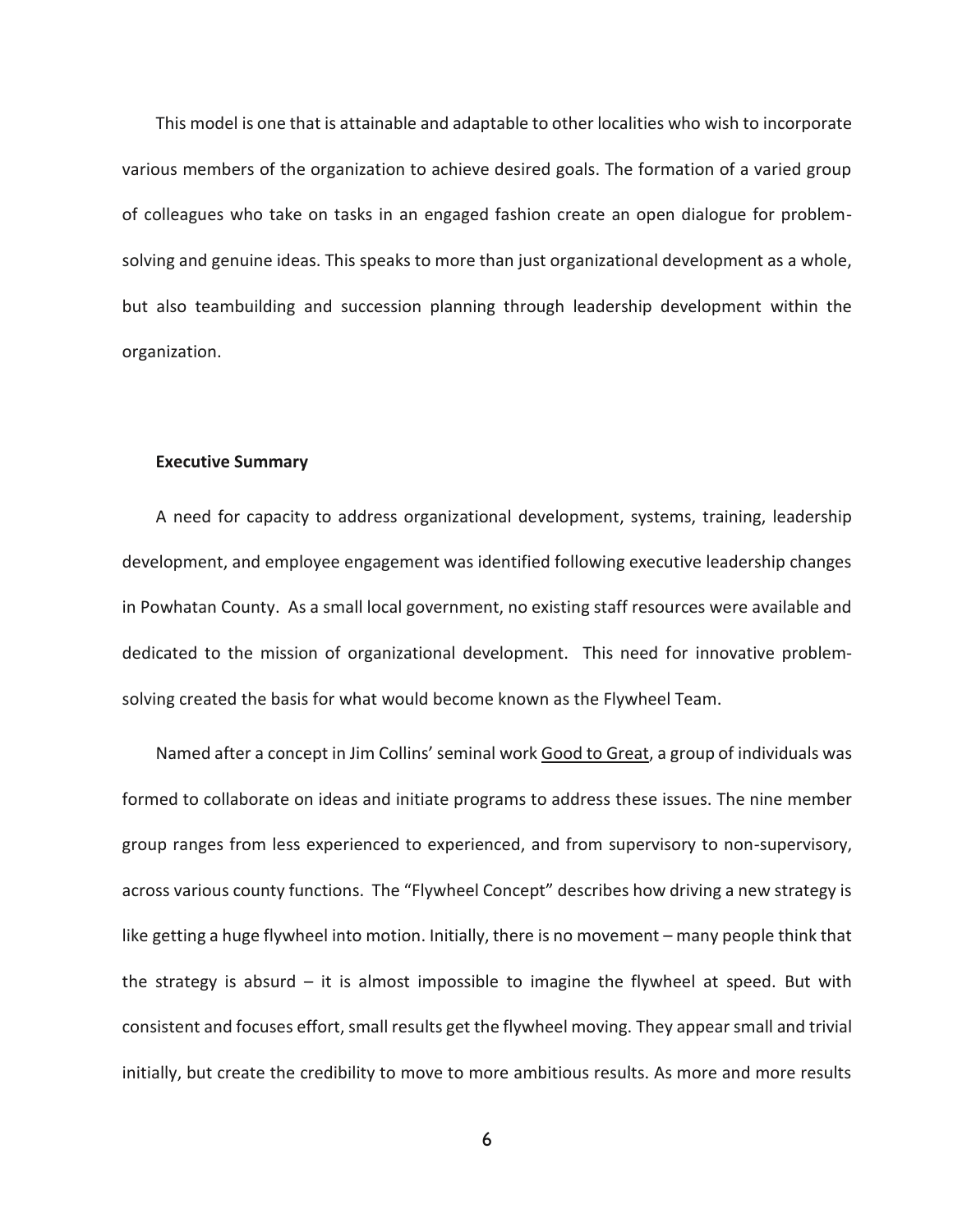accumulate, more and more people throw their weight behind the wheel and the momentum of the flywheel builds and builds. This was the very concept that the Flywheel Team was enacted to do by starting with small steps and working to create solutions to problems that would achieve larger organizational goals. Powhatan's Flywheel Team has been successful in linking Performance Management with Strategic Planning, developing Organizational Values through employee input, creating and deploying an Employee Engagement Survey, identifying and implementing an Enterprise-wide Training Program, and organizing Employee Morale Boosters to enhance employee engagement and appreciation.

#### **Brief Overview**

As a small local government with no existing staff resources available and dedicated to the mission of organizational development, Powhatan County's Flywheel Team, a nine member cross-departmental group of employees from different levels within the organization has been successful in achieving many of the goals sought by the County Administrator for organizational change and innovation. Throughout the formation of the team there have been five different projects accomplished in the areas of linking performance management with strategic planning, developing organizational values through employee input, creating and deploying an employee engagement survey, identifying and implementing an enterprise-wide training program, and organizing employee morale boosters to enhance employee engagement and appreciation. Without adding staff, the Flywheel Team has shown how employees can use creativity, partner with others, and innovate to develop their organization and fellow employees.

7